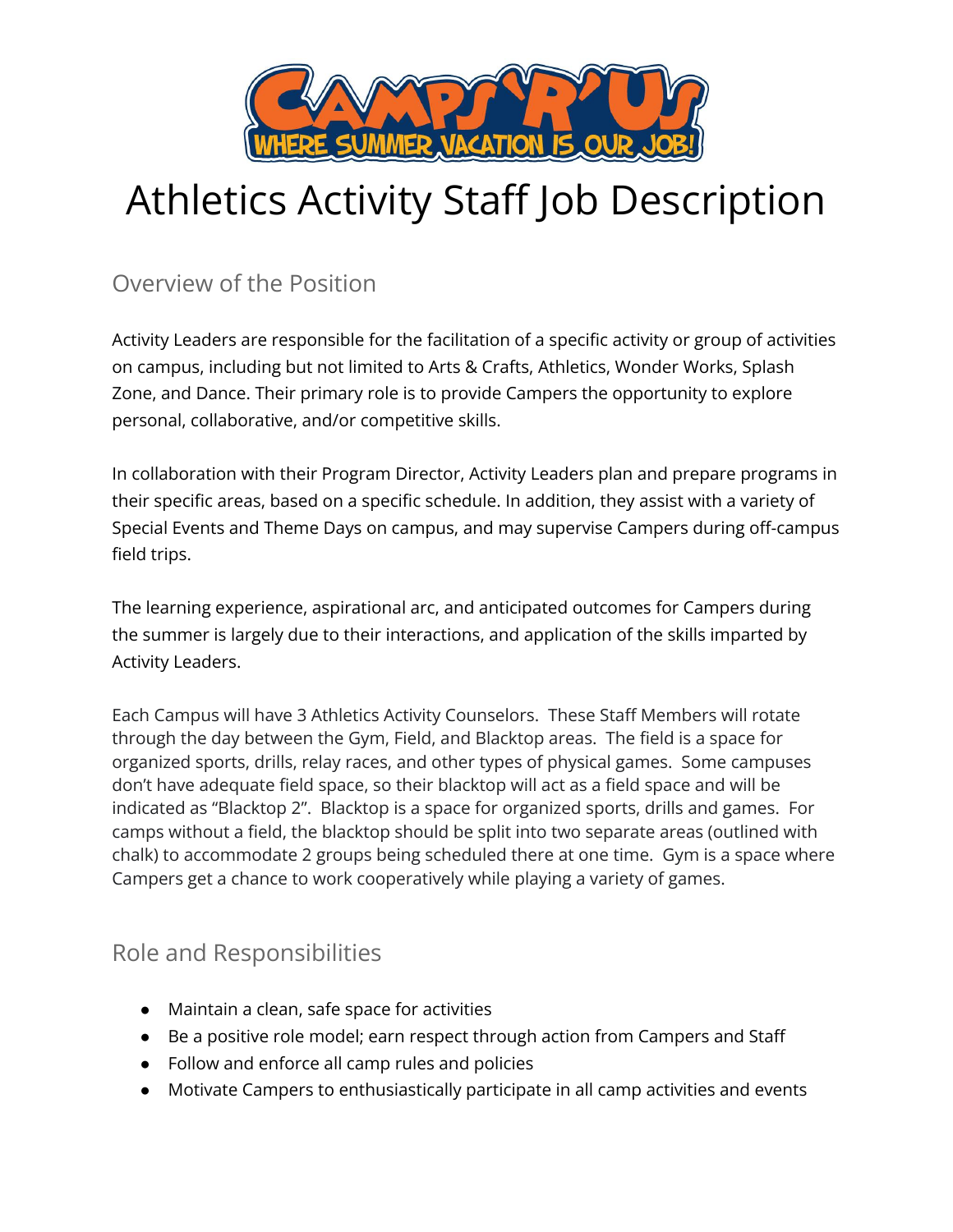- Effectively communicate with Campers and Staff
- Collaborate with Program Director to provide developmentally appropriate activities across all Camper Divisions (age groups), modifying as needed.
- Visual and hearing ability to identify and respond to dangers or emergencies
- Physical ability to respond to situations requiring rapid attention
- Physical strength, endurance, and patience to maintain constant supervision throughout camp
- Athletics Activity Staff should follow all programming as written for each week.
- Athletics Activity Staff Members should get all materials ready before the group arrives.
- The field should always be kept clean and free of branches, large rocks, cups or any other garbage.
- The Athletics Activity Counselor should be running the games, drills or activity at all times.
- The Athletics Activity Counselor will demonstrate the required skills during the introduction of the game or drill.
- The Athletics Activity Counselor should explain each lesson specifically before they get started.
- They should instruct the group Staff on how they can assist during the period.
- Athletics Activity Staff should recognize when a Camper is having difficulty and should take the initiative to help them at all times.
- Make sure the Campers get the appropriate amount of water breaks and be mindful of the sun and hot days.
- All materials and supplies should be cleaned up and be put back in the gym at the end of the day.
- The blacktop should be kept clean and free of garbage, branches, twigs, sticks and leaves to prevent injuries from occurring.
- All Staff should be modelling and encouraging proper sportsmanship.
- They should look around the gym at the end of the day and make sure that campers did not leave any belongings in the gym.

Set-Up:

- 1. Set up will change each day depending on the sport or activity that is planned for that week.
- 2. The Athletics Activity Counselor will make sure that the materials are ready for use before the group arrives.
- 3. Spray chalk and paint spray will be stored in the Director's office and the Athletics Activity Counselors will retrieve them when needed.
- 4. All sports equipment will be stored in the gym and will be distributed as necessary.
- 5. The gym should always be neat and clean.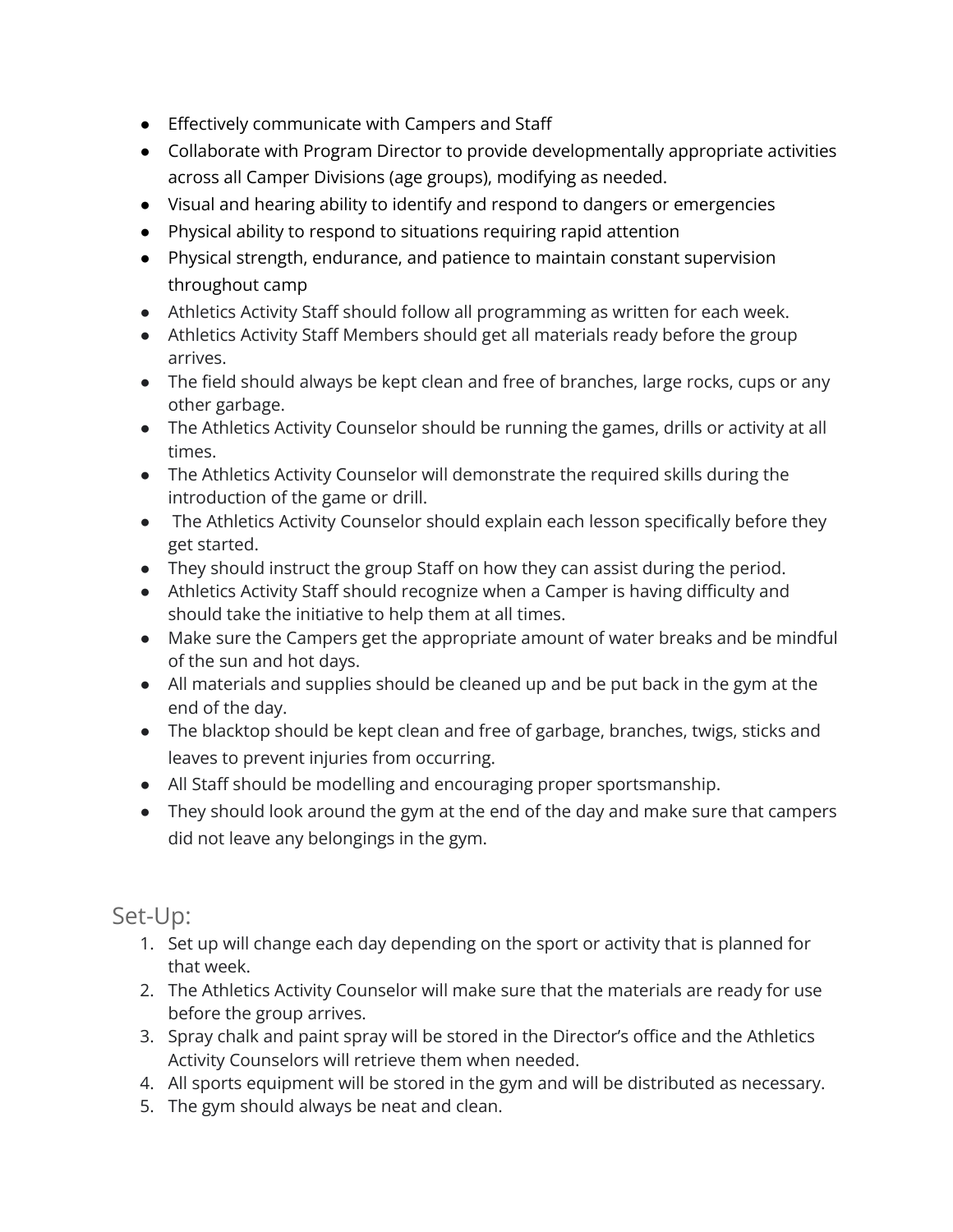- 6. Be aware of any water spills (they must be cleaned up immediately).
- 7. All balls should be kept in the ball cart or ball bags.

# Schedule for Field Activities

|                             | Week 1                  | Week 2           | Week 3                                       | Week 4 | Week 5           | Week 6                   | Week 7                                               | Week 8                     |
|-----------------------------|-------------------------|------------------|----------------------------------------------|--------|------------------|--------------------------|------------------------------------------------------|----------------------------|
| <b>Baldwin</b>              | Soccer<br><b>Skills</b> | Track &<br>Field | <b>Baseball</b><br>Softball<br><b>T-Ball</b> | Games  | Flag<br>Football | Kickball                 | <b>Baseball</b><br>Softball<br><b>T-Ball</b><br>Game | <b>Ultimate</b><br>Frisbee |
| <b>Bellmore</b>             | Soccer<br><b>Skills</b> | Track &<br>Field | <b>Basketball</b>                            | Games  | Flag<br>Football | Kickball                 | <b>Baseball</b><br>Softball<br><b>T-Ball</b><br>Game | <b>Ultimate</b><br>Frisbee |
| Deer Park<br>(blacktop 2)   | Games                   | Track &<br>Field | Volleyball<br><b>Skills</b>                  | Games  | Games            | Track &<br>Field<br>Meet | <b>Baseball</b><br>Softball<br>T-Ball<br>Game        | Games                      |
| East<br>Rockaway            | Soccer<br><b>Skils</b>  | Track &<br>Field | <b>Baseball</b><br>Softball<br><b>T-Ball</b> | Games  | Flag<br>Football | Kickball                 | <b>Baseball</b><br>Softball<br>T-Ball<br>Game        | <b>Ultimate</b><br>Frisbee |
| Farmingdale<br>(Blacktop 2) | Games                   | Track &<br>Field | Volleyball<br><b>Skills</b>                  | Games  | Games            | Track &<br>Field<br>Meet | <b>Baseball</b><br>Softball<br>T-Ball<br>Game        | Games                      |
| <b>Hicksville</b>           | Soccer<br><b>Skills</b> | Track &<br>Field | <b>Baseball</b><br>Softball<br><b>T-Ball</b> | Games  | Flag<br>Footbal  | Kickball                 | <b>Baseball</b><br>Softball<br>T-Ball<br>Game        | <b>Ultimate</b><br>Frisbee |
| <b>Melville</b>             | Soccer<br><b>Skills</b> | Track &<br>Field | <b>Baseball</b><br>Softball<br><b>T-Ball</b> | Games  | Flag<br>Football | Kickball                 | <b>Baseball</b><br>Softball<br>T-Ball<br>Game        | <b>Ultimate</b><br>Frisbee |
| St. James                   | Soccer<br><b>Skills</b> | Track &<br>Field | <b>Baseball</b><br>Softball<br>T-Ball        | Games  | Flag<br>Football | Kickball                 | <b>Baseball</b><br>Softball<br>T-Ball                | <b>Ultimate</b><br>Frisbee |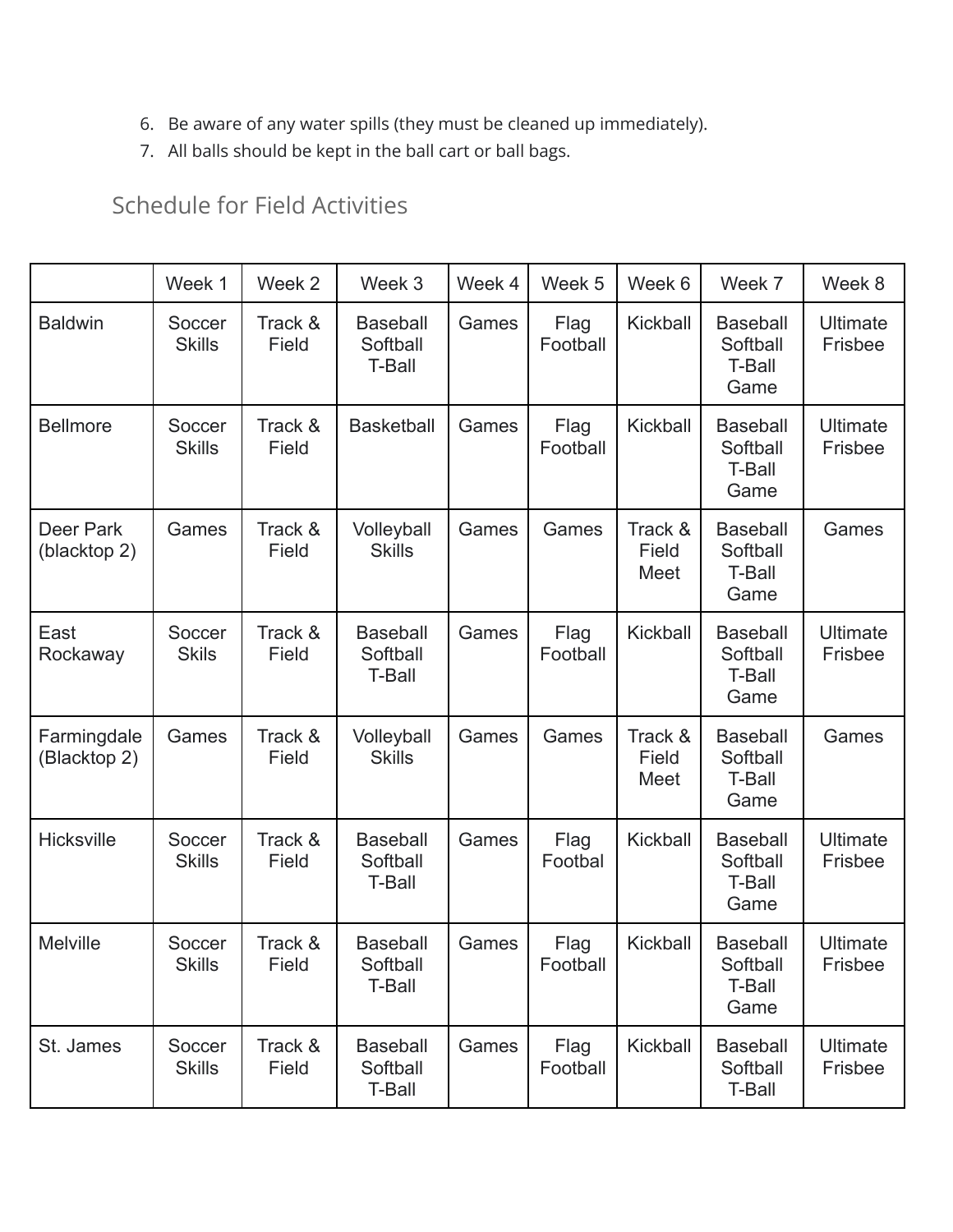|                                         |                         |                  |                                       |       |                  |                          | Game                                          |                            |
|-----------------------------------------|-------------------------|------------------|---------------------------------------|-------|------------------|--------------------------|-----------------------------------------------|----------------------------|
| Syosset                                 | Soccer<br><b>Skills</b> | Track &<br>Field | <b>Baseball</b><br>Softball<br>T-Ball | Games | Flag<br>Football | Kickball                 | <b>Baseball</b><br>Softball<br>T-Ball<br>Game | <b>Ultimate</b><br>Frisbee |
| Valley<br><b>Stream</b><br>(Blacktop 2) | Games                   | Track &<br>Field | Volleyball<br><b>Skills</b>           | Games | Games            | Track &<br>Field<br>Meet | <b>Basebal</b><br>Softball<br>T-Balll<br>Game | Games                      |
| Williston<br>Park                       | Soccer<br><b>Skills</b> | Track &<br>Field | <b>Baseball</b><br>Softball<br>T-Ball | Games | Flag<br>Football | Kickball                 | <b>Baseball</b><br>Softball<br>T-Ball<br>Game | <b>Ultimate</b><br>Frisbee |

# Schedule for Blacktop Activities

|                   | Week 1   | Week 2                                | Week 3 | Week 4          | Week 5                | Week 6 | Week 7 | Week 8            |
|-------------------|----------|---------------------------------------|--------|-----------------|-----------------------|--------|--------|-------------------|
| <b>Baldwin</b>    | Kickball | <b>Baseball</b><br>Softball<br>T-Ball | Games  | Floor<br>Hockey | <b>Basket</b><br>ball | Games  | Games  | Games             |
| <b>Bellmore</b>   | Kickball | <b>Baseball</b><br>Softball<br>T-Ball | Games  | Floor<br>Hockey | <b>Basket</b><br>ball | Games  | Games  | Games             |
| Deer Park         | Kickball | <b>Baseball</b><br>Softball<br>T-Ball | Games  | Floor<br>Hockey | <b>Basket</b><br>ball | Games  | Games  | <b>Basketball</b> |
| East<br>Rockaway  | Kickball | <b>Baseball</b><br>Softball<br>T-Ball | Games  | Floor<br>Hockey | <b>Basket</b><br>ball | Games  | Games  | Games             |
| Farmingdale       | Kickball | <b>Baseball</b><br>Softball<br>T-Ball | Games  | Floor<br>Hockey | <b>Basket</b><br>ball | Games  | Games  | <b>Basketball</b> |
| <b>Hicksville</b> | Kickball | <b>Baseball</b><br>Softball<br>T-Ball | Games  | Floor<br>Hockey | <b>Basket</b><br>ball | Games  | Games  | Games             |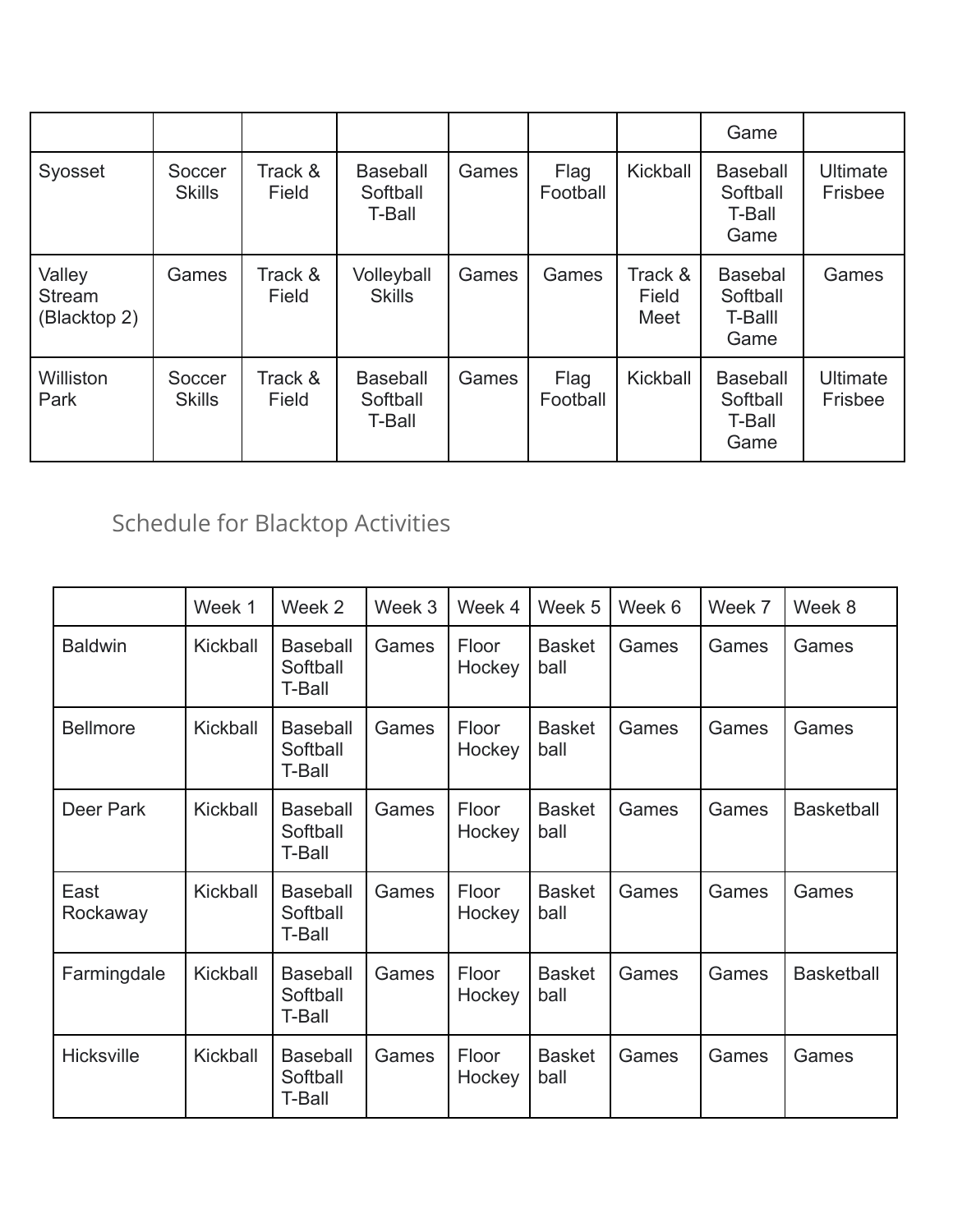| <b>Melville</b>       | Kickball | <b>Baseball</b><br>Softball<br>T-Ball | Games | Floor<br>Hockey | <b>Basket</b><br>ball | Games | Games | Games             |
|-----------------------|----------|---------------------------------------|-------|-----------------|-----------------------|-------|-------|-------------------|
| St. James             | Kickball | <b>Baseball</b><br>Softball<br>T-Ball | Games | Floor<br>Hockey | <b>Basket</b><br>ball | Games | Games | Games             |
| Syosset               | Kickball | <b>Baseball</b><br>Softball<br>T-Ball | Games | Floor<br>Hockey | <b>Basket</b><br>ball | Games | Games | Games             |
| <b>Valley Stream</b>  | Kickball | <b>Baseball</b><br>Softball<br>T-Ball | Games | Floor<br>Hockey | <b>Basket</b><br>ball | Games | Games | <b>Basketball</b> |
| <b>Williston Park</b> | Kickball | <b>Baseball</b><br>Softball<br>T-Ball | Games | Floor<br>Hockey | <b>Basket</b><br>ball | Games | Games | Games             |

Schedule for Gym Activities

|                   | Week 1 | Week 2 | Week 3                                | Week 4 | Week 5           | Week 6               | Week           | Week 8              |
|-------------------|--------|--------|---------------------------------------|--------|------------------|----------------------|----------------|---------------------|
| <b>Baldwin</b>    | Games  | Games  | Volleyball                            | Soccer | Games            | <b>Track</b><br>Meet | Volley<br>ball | <b>Basketball</b>   |
| <b>Bellmore</b>   | Games  | Games  | Volleyball                            | Soccer | Games            | Track<br>Meet        | Volley<br>ball | <b>Basketball</b>   |
| Deer Park         | Soccer | Games  | <b>Baseball</b><br>Softball<br>T-Ball | Soccer | Flag<br>Football | Kickball             | Volley<br>ball | Ultimate<br>Frisbee |
| East<br>Rockaway  | Games  | Games  | Volleyball                            | Soccer | Games            | <b>Track</b><br>Meet | Volley<br>ball | <b>Basketball</b>   |
| Farmingdale       | Soccer | Games  | <b>Baseball</b><br>Softball<br>T-Ball | Soccer | Flag<br>Football | Kickball             | Volley<br>ball | Ultimate<br>Frisbee |
| <b>Hicksville</b> | Games  | Games  | Volleyball                            | Soccer | Games            | <b>Track</b><br>Meet | Volley<br>ball | <b>Basketball</b>   |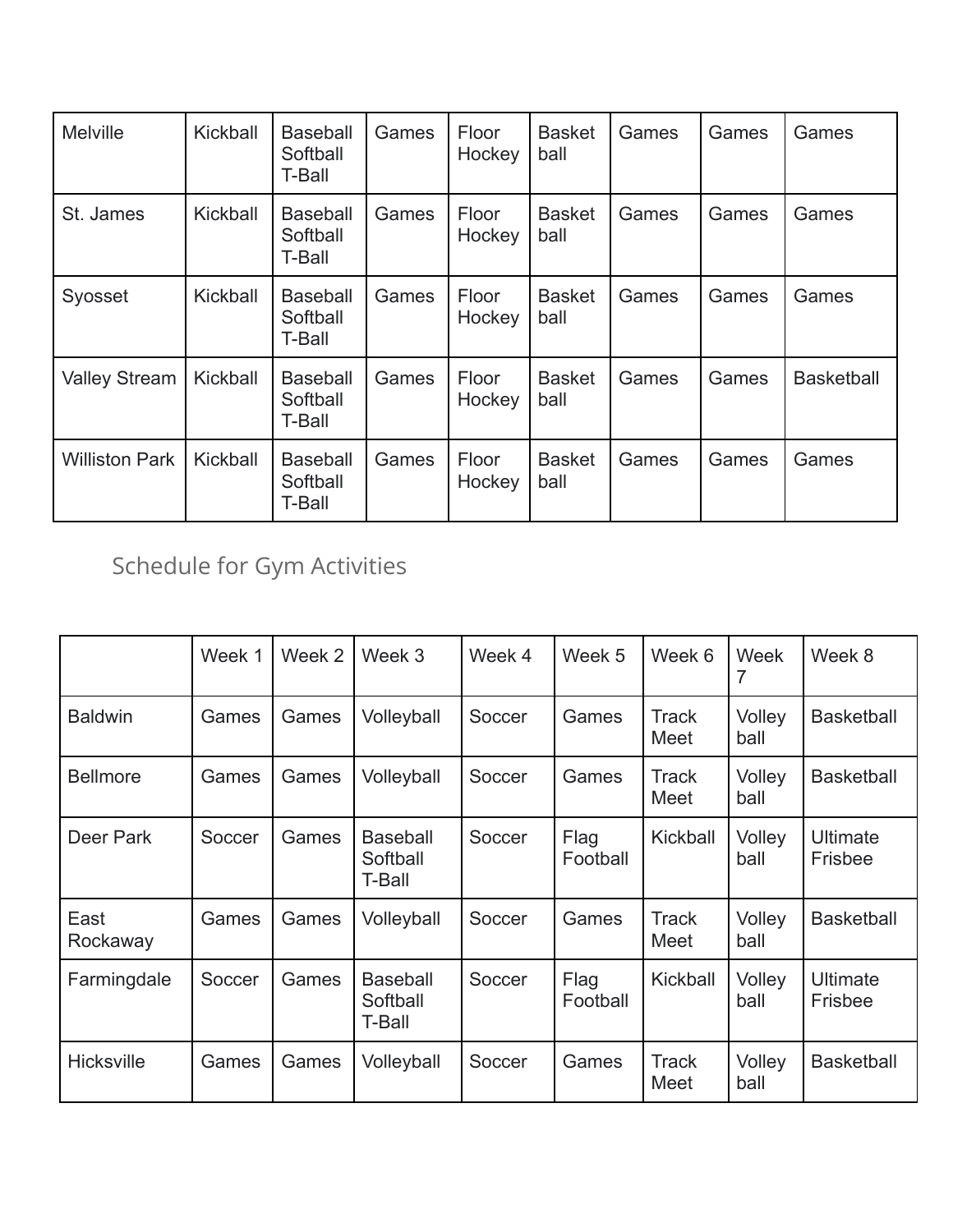| <b>Melville</b>       | Games  | Games | Volleyball                            | Soccer | Games            | <b>Track</b><br>Meet        | Volley<br>ball | <b>Basketball</b>          |
|-----------------------|--------|-------|---------------------------------------|--------|------------------|-----------------------------|----------------|----------------------------|
| St. James             | Games  | Games | Volleyball                            | Soccer | Games            | <b>Track</b><br><b>Meet</b> | Volley<br>ball | <b>Basketball</b>          |
| Syosset               | Games  | Games | Volleyball                            | Soccer | Games            | <b>Track</b><br><b>Meet</b> | Volley<br>ball | <b>Basketball</b>          |
| <b>Valley Stream</b>  | Soccer | Games | <b>Baseball</b><br>Softball<br>T-Ball | Soccer | Flag<br>Football | Kickball                    | Volley<br>ball | <b>Ultimate</b><br>Frisbee |
| <b>Williston Park</b> | Games  | Games | Volleyball                            | Soccer | Games            | <b>Track</b><br><b>Meet</b> | Volley<br>ball | <b>Basketball</b>          |

# Immediate Supervisors

Program Director

# Athletics Activity Staff Eligibility

Activity Leaders should be former Camps 'R' Us Counselors with at least 2 years of camp experience and should be at least 18 years old, though preference is given to applicants 21 years and older. Interest, aptitude, or documented expertise in athletics is preferred. Additional relevant experience will be considered when specific eligibility requirements within the camp experience are not met.

# Training Requirements

Activity Leaders are required to be certified in American Red Cross Responding to Emergencies First Aid, CPR/AED for Professional Rescuers, and Anaphylaxis response.

In addition, Activity Leaders are required to attend and complete all assigned pre-season training and orientation sessions, both on-line and in person, and must actively participate in Campus set-up.